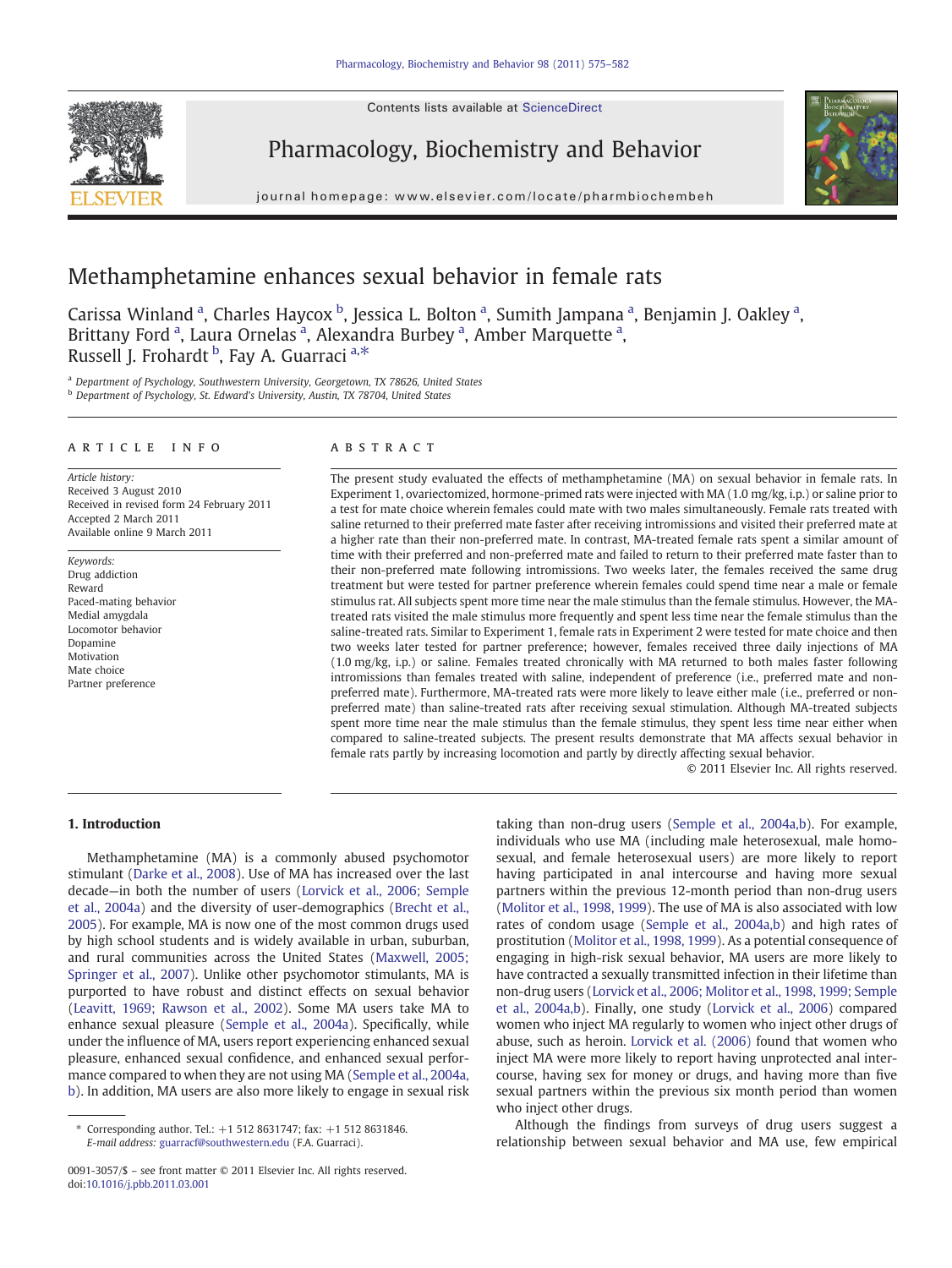studies have investigated the effects of MA (in animals or humans) on female sexual behavior. Sexual motivation can be studied using animal models, such as rats in laboratory settings ([Guarraci, 2010](#page-7-0)). During mating, female rats display a number of complex behavioral patterns that allow them to control their sexual interactions with male rats [reviewed in ([Erskine, 1989\)](#page-7-0)]. For example, a female rat will mate with multiple males simultaneously and pace the receipt of sexual stimulation by retreating from the males between sexual contacts ([Calhoun, 1948, 1962; McClintock and Adler, 1977;](#page-7-0) [McClintock et al., 1982; Robitaille and Bovet, 1976\)](#page-7-0). The female rat's ability to control the number and timing of her sexual contacts by approaching and withdrawing from a male (known as paced-mating behavior) [\(McClintock and Adler, 1977](#page-7-0)) ensures optimal fertility for the female [\(Coopersmith and Erskine, 1994; Erskine et al., 1989](#page-7-0)). When female rats are given the opportunity to pace the receipt of sexual stimulation from two or more males simultaneously, they will display a preference for one male over another by spending more time with him and returning to him more quickly after receiving sexual stimulation [\(Lovell et al., 2007\)](#page-7-0). A female rat's preference for a particular male is consistent across repeated encounters with the same pair of males (i.e., preferring the same male 70% of the time). Female rats also display solicitation behaviors (i.e., hopping, darting, presenting and ear wiggling), which "solicit" the attention of male partners, and indicate a female rat's motivation to mate ([Beach, 1976;](#page-7-0) [Erskine, 1989](#page-7-0)). Together, the ability to control the temporal pattern of mating with multiple males, the display of solicitation behaviors and the expression of the lordosis reflex represent the full repertoire of mating behavior in the female rat ([Beach, 1976; Erskine, 1989](#page-7-0)).

One empirical study, which investigated the effects of MA administration on sexual behavior in female rats, found that repeated MA administration increased receptive (i.e., the lordosis reflex) and solicitation behaviors ([Holder et al., 2009\)](#page-7-0). However, this study did not measure female sexual motivation in a paradigm that allows a female rat to control her interaction with multiple potential sexual partners simultaneously. The present study was designed to investigate the effects of acute and chronic MA administration on several different aspects of female sexual behavior by using both a mate choice test as well as a partner preference paradigm in order to gain insight into the potential for MA to enhance sexual motivation. The mate choice test, wherein a female mates with two males simultaneously, allows for the expression of a preference for one male over another. The partner preference paradigm allows for the expression of a sexual preference over a social preference.

# 2. Method

# 2.1. Animals

A total of 53 (Experiment 1: 20; Experiment 2: 33) sexually naïve female Long–Evans rats (200–300 g) were used as experimental subjects. Sexually experienced male (400–600 g) and female (200– 400 g) Long–Evans rats were used as stimulus animals. All rats were purchased from Harlan Sprague–Dawley (Indianapolis, IN) and were housed in hanging plastic cages with aspen wood shavings for bedding. Food and water were available ad libitum. Female rats were housed three to a cage. Male rats were housed two to a cage. All rats were weighed weekly. Temperature and humidity in the animal colony were monitored daily. The lights in the colony were maintained on a reversed 12:12 h light–dark cycle (lights off at 10:00 a.m.). All of the behavioral procedures took place during the dark cycle under dim red light.

At least one week before any mating tests took place, all female rats were bilaterally ovariectomized (OVX) under Nembutal (sodium pentobarbital; 50.0 mg/kg i.p.) anesthesia after pretreatment with atropine sulfate (2.5 mg), which reduces respiratory distress.

# 2.2. Drugs and hormones

Experimental female subjects and female stimulus rats received 10.0 μg of estradiol benzoate (EB) 48 h and 1.0 mg of progesterone (P) 4 h prior to each mating test. All hormone injections were administered subcutaneously in the flank. Both hormones were delivered in a sesame seed oil vehicle. The doses of EB and P used in the present study produce high levels of sexual receptivity in OVX rats ([Zipse](#page-7-0) [et al., 2000\)](#page-7-0).

Experimental female subjects received either saline (.9%) or MA (1.0 mg/kg i.p.), which was dissolved in .9% physiological saline. All hormones and drugs were purchased from Sigma Chemical Company, St. Louis, MO.

# 2.3. Behavioral test procedure

# 2.3.1. Experiment 1: acute methamphetamine and female sexual behavior

2.3.1.1. Acclimation. All rats were acclimated to the mating chambers on two separate occasions for 15 min each prior to any mating tests. Each mating chamber consisted of a Plexiglas arena (101.0 cm  $long \times 32.0$  cm high  $\times 37.0$  cm wide) divided into three equal compartments using clear Plexiglas dividers. Each of the dividers had a 5.0 cm hole in each of the two bottom corners. Wood shavings covered the floor of each compartment. During acclimation sessions for male rats, a single male rat was placed in each of the outer compartments and was tapped lightly on the nose if he attempted to exit through the holes in the partition. During acclimation sessions for the female subjects, a single female rat was placed alone in the arena and allowed to move freely between the three compartments.

2.3.1.2. Baseline mate choice test. Approximately one week after acclimation, female subjects were given the opportunity to mate with two male rats simultaneously. Prior to the start of each mating test, a female subject was placed into the center compartment of the mating chamber, confined with solid opaque dividers, and allowed to acclimate for 5 min. The dividers prevented the female subject from entering either of the two side compartments, each of which held one male rat. The location of each male rat (on the left or right) was randomly assigned.

The mating test began when the opaque dividers were removed, thereby providing access to both male rats simultaneously. The mating test ended when the female subject received an ejaculation from and returned to each of the two male rats. At this point, the dividers were replaced and all of the rats were returned to their home cages.

During each mate choice test, the type and timing of sexual stimulations (i.e., mounts, intromissions, and ejaculations), solicitation behaviors (i.e., hops and ear wiggles), rejection behaviors (i.e., kicks, squeaks, and defensive postures), and the number and timing of entries and exits into each compartment were recorded. Compartment entries were scored when all four paws of the female subject passed through the holes in the partition. Time spent in each compartment and percentages of time spent with each of the male rats were calculated. The male rat that the female subject spent the greatest amount of time with was classified as the preferred mate. The lordosis response (LR) of the female subjects to each sexual stimulation was scored on a 4-point scale (0–3) and the lordosis quotient (LQ) was calculated as the percentage of lordosis responses of 2 or 3 ([Hardy and DeBold, 1972\)](#page-7-0). In addition, contact-return latency and percentage of exits in response to each type of sexual stimulation received from each male rat were calculated. Contact-return latency is the time elapsed between receiving sexual stimulation, leaving the male's compartment, and re-entering the male's compartment. If multiple sexual stimulations are received during a visit to a male rat, contact-return latency can only be calculated for the last stimulation received before the female subject left the male's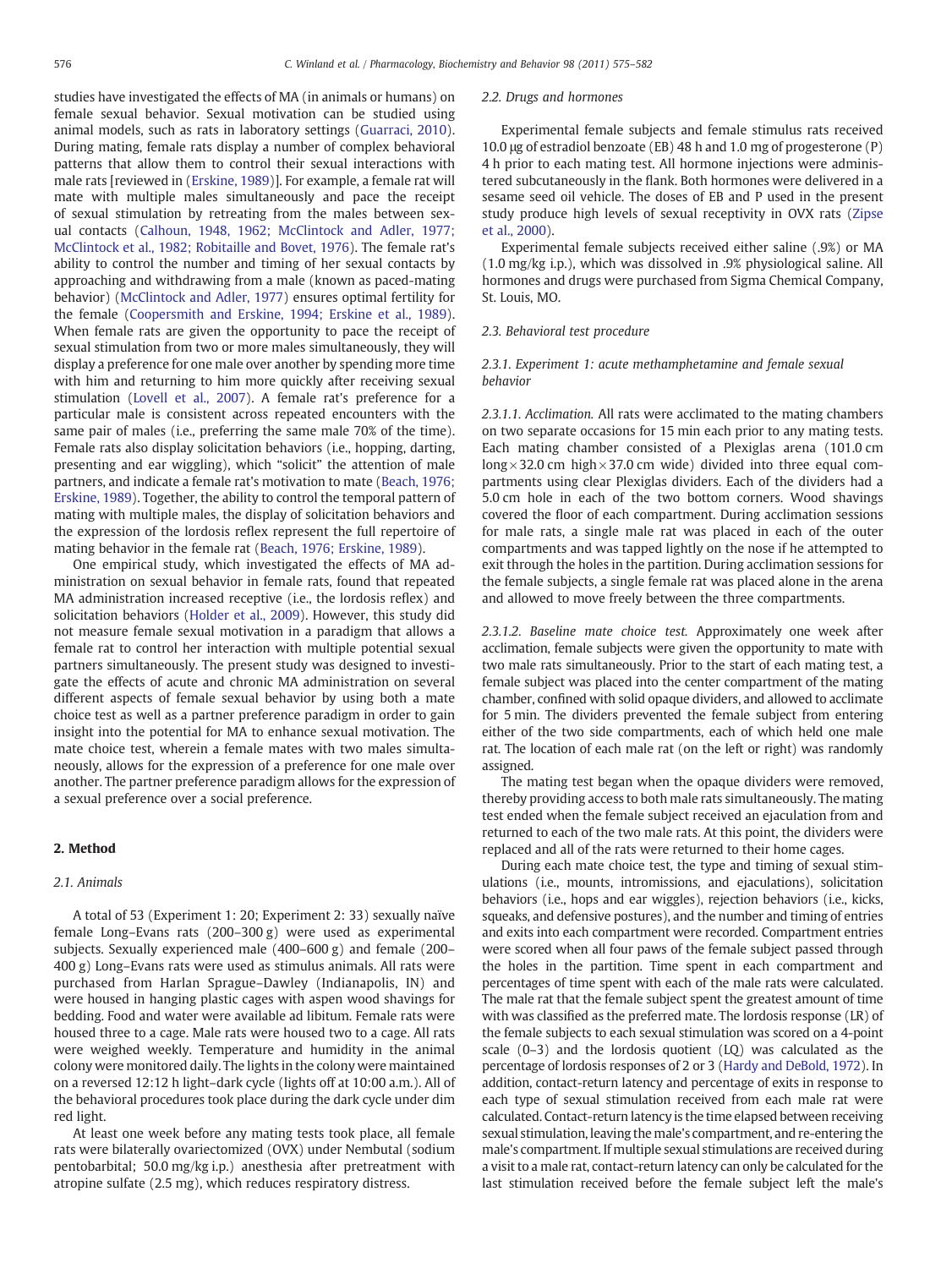compartment. Percentage of exits is the likelihood that the female subject left the male's compartment following the receipt of sexual stimulation.

2.3.1.3. Post-drug mate choice test. One week after the Baseline Mate Choice Test, female subjects were given another opportunity to mate with two male rats (each of which they had never mated with before) simultaneously following a procedure identical to that described for the Baseline Mate Choice Test. However, 20 min prior to this mating test, each female subject received an i.p. injection of either saline or MA (1.0 mg/kg). This dose and pretreatment schedule were used because it has been shown to produce no stereotypy ([Milesi-Hallé](#page-7-0) [et al., 2005, 2007\)](#page-7-0). Assignment to either the saline-treatment group or the MA-treatment group was based on matching groups of female subjects for comparable levels of mating behavior observed during the Baseline Mate Choice Test. There were no statistical differences between the groups (data not shown) prior to drug treatment.

2.3.1.4. Post-drug partner preference test. Two weeks after the Post-Drug Mate Choice Test, all female subjects were tested for partner preference. Partner preference tests were conducted in areas identical to those described previously for the mate choice tests, following a similar protocol except that the stimulus rats used in this test included a sexually vigorous male rat on one side and an OVX hormone-primed female rat on the other. In addition, the stimulus rats were housed behind wire mesh partitions (37 cm wide  $\times$  32 cm high) inserted in the middle of each side compartment. The wire mesh partitions allowed the transmission of visual, auditory and olfactory cues but prohibited mating. Either saline or MA (1.0 mg/kg) was administered 20 min prior to the Partner Preference Test. Drug treatment was identical to the treatment administered during the Post-Drug Mate Choice Test. Immediately prior to each partner preference test, the arena was cleaned with ethanol (70%) and fresh bedding was added. Opaque Plexiglas partitions (each 37 cm wide  $\times$  32 cm high) were inserted to block the clear Plexiglas partitions. A female subject was then placed in the center compartment and the two stimulus rats (a sexually vigorous male and an OVX hormone-primed female) were confined individually to each of the outer compartments of the arena on either side of the female subject. The position (left or right) of the male and female stimulus rats varied randomly between tests. All rats were allowed a 5-min period to acclimate with the opaque Plexiglas partitions in place before the start of the test.

The test began when both opaque partitions were removed, allowing the female subject access to both stimulus rats through the clear Plexiglas partitions. After 10 min, both opaque partitions were replaced. Compartment entries were scored when all four paws of the female subject passed through the holes in the clear Plexiglas partitions.

Immediately after each test for partner preference, each female subject was tested for locomotor behavior in an open field. Line crossings were recorded during a 10-min period in a clear Plexiglas arena (101.0 cm  $\log \times 37.0$  cm wide  $\times 32$  cm high) with lines marking the floor of the arena every 5.0 cm. Line crossings were counted when all four legs of the female subject crossed any line.

Immediately after each test for locomotor behavior, each female subject was tested to confirm expression of high levels of sexual receptivity. Tests took place in a clear Plexiglas arena (37 cm  $long \times 37$  cm wide $\times 32$  cm high) with wood shavings covering the floor. Each female subject was placed into the arena with a sexually vigorous male. The test was complete when the female subject received 10 mounts with or without intromissions. The LR to each stimulation was scored, and LQ was calculated as described previously.

# 2.3.2. Experiment 2: chronic methamphetamine and female sexual behavior

All protocols and procedures were identical to those described for Experiment 1, except that the 33 experimental female subjects in Experiment 2 were given saline or MA chronically. Saline or MA was injected once per day at approximately 1:00 p.m, for three consecutive days. Daily injections started two days prior to the Post-Drug Mate Choice Test, with the last dose occurring 20 min before the mating test. Daily doses of saline or MA took place again two weeks later starting two days before the Post-Drug Partner Preference Test, with the last dose occurring 20 min before the test. This chronic regimen is similar, but not identical, to the protocol used by [Holder et](#page-7-0) [al. \(2009\)](#page-7-0).

# 2.4. Data analysis

#### 2.4.1. Mate choice test

The total time spent by each female subject in each of the outer compartments was calculated to determine the percentage of time spent with each male stimulus rat. The preferred mate was defined as the male with whom the female spent more time with during the mating test. A repeated measures analysis of variance (ANOVA) was used to determine the effect of drug treatment (i.e., saline or MA) as it interacts with preference (i.e., preferred or non-preferred mate) on all mating behaviors (e.g., percentage of test time spent with each male stimulus rat, contact-return latency, percentage of exits, solicitation behaviors). All significant interactions between drug treatment and preference were followed up with Tukey's post-hoc tests. The alpha level was set at  $p<0.05$ .

# 2.4.2. Partner preference test

The total time spent in each of the outer compartments was calculated for each female subject to determine the percentage of time spent with each stimulus rat. Entries into each outer compartment were also summed. Repeated measures ANOVAs were calculated on both of these behaviors using drug treatment group (i.e., saline or MA) as the between-subjects factor and preference (i.e., male or female partner) as the repeated measures factor.

# 3. Results

#### 3.1. Experiment 1: acute methamphetamine and female sexual behavior

# 3.1.1. Mate choice test

3.1.1.1. Visits and time. All mating behaviors (e.g., contact-return latencies, percentage of exits, and time spent with mates) observed during the Baseline Mate Choice Test were used to assign female subjects to two matched groups (i.e., saline or MA). Because both groups were matched and no significant differences were found between subjects assigned to the saline-treatment group and subjects assigned to the MA-treatment group, the baseline data are not shown.

Repeated measures ANOVAs were calculated on all mating behaviors observed during the Post-Drug Mate Choice Test, using drug treatment (saline or MA) as the between-subjects factor and preference (preferred vs. non-preferred mate) as the repeated measures factor. One female subject from the saline-treatment group was not receptive  $(LQ= 0)$  on the Post-Drug Mate Choice Test and, therefore, her data were not included in any statistical analyses (saline group:  $n = 7$ ; MA group:  $n = 12$ ). A significant main effect of preference  $[F(1,17) = 5.19, p = .04]$  was observed on the number of visits to the male stimulus rats. Post-hoc comparisons indicated that saline-treated subjects made significantly more visits to their preferred mate than to their non-preferred mate ( $p$ <.05); however, MA-treated subjects visited their preferred and their non-preferred mate at the same rate [\(Fig. 1](#page-3-0) TOP). A significant main effect of preference  $[F(1,17) = 18.71, p<0.001]$ , as well as a significant interaction between drug treatment and preference  $[F(1,17) = 4.89]$ ,  $p = .04$ ] were observed on time spent with the male stimulus rats. Post-hoc comparisons indicated that saline-treated subjects spent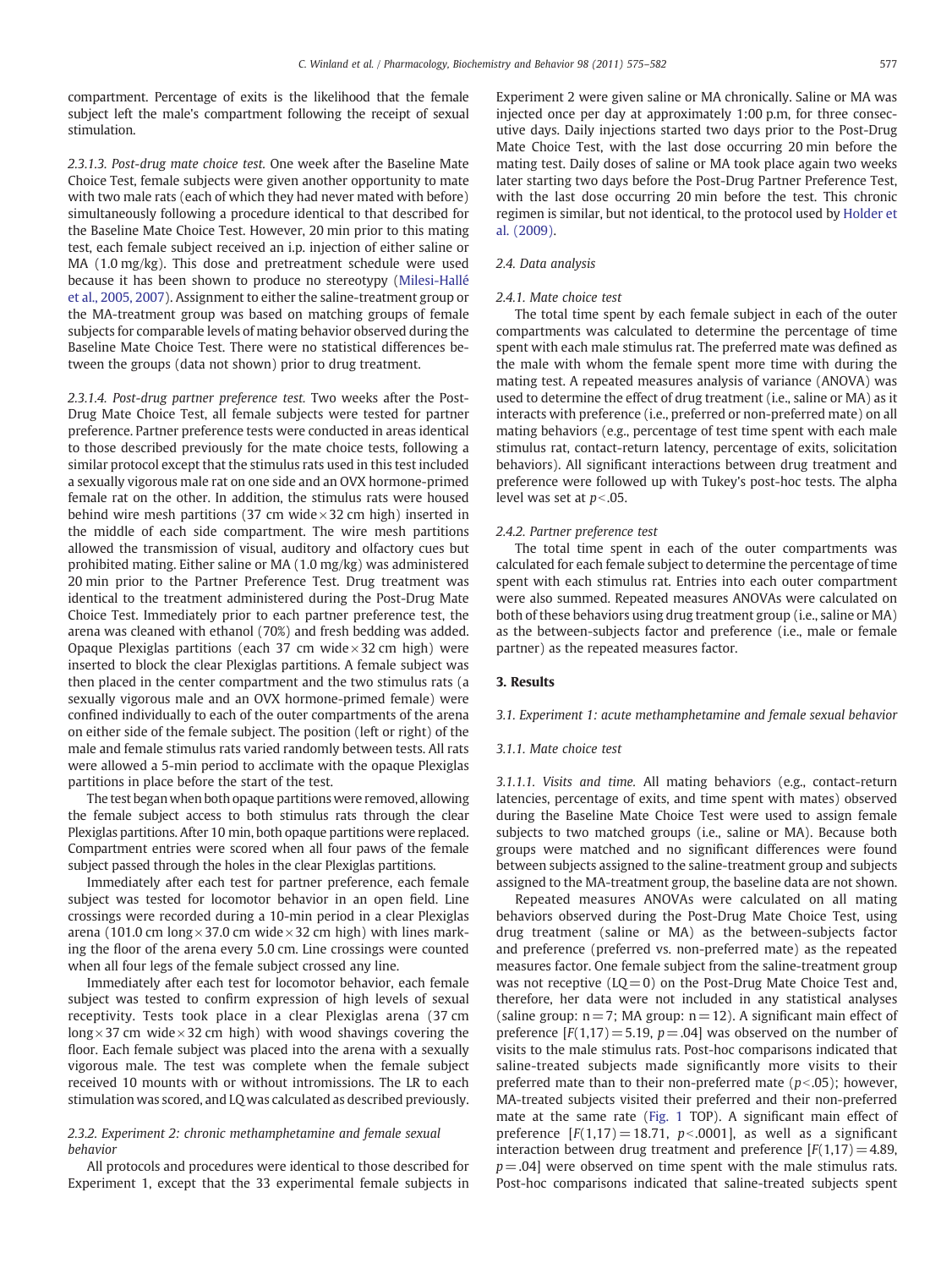<span id="page-3-0"></span>

Fig. 1. TOP Subjects in the saline-treatment group made more visits to their preferred mate than to their non-preferred mate. However, subjects treated with MA visited both their preferred mate and their non-preferred mate at the same rate (MEANS  $+$  SEM; SALINE:  $n = 7$ ; METHAMPHETAMINE 1 mg/kg:  $n = 12$ ). BOTTOM Subjects in the salinetreatment group spent more time with their preferred mate than their non-preferred mate. However, subjects treated with MA spent the same amount of time with their preferred mate and their non-preferred mate. A significant difference within treatment group between preference (Preferred vs. NON-Preferred) is denoted by a double asterisk \*\*  $(p<.05)$ .

significantly more time with their preferred mate than their nonpreferred mate ( $p<0.05$ ); however, MA-treated subjects spent the same amount of time with their preferred mate and their nonpreferred mate (Fig. 1 BOTTOM).

3.1.1.2. Contact-return latencies. A significant main effect of drug treatment  $[F(1,10) = 11.63, p = .007]$  was observed on contact-return latency following mounts. Female subjects treated with MA returned to either their preferred mate or to their non-preferred mate faster than saline-treated subjects following mounts (Fig. 2 TOP; only NON-Preferred mate shown).

A significant main effect of drug treatment  $[F(1,17) = 11.21,$  $p = .005$ ], a significant main effect of preference [ $F(1,17) = 8.18$ ,  $p<0.02$ ], as well as a significant interaction between drug treatment and preference  $[F(1,17) = 4.67, p = .04]$  were observed on contactreturn latency following intromissions. Post-hoc comparisons indicated the female subjects treated with MA returned to their nonpreferred mate significantly faster following intromissions than the saline-treated females ( $p$ <.05). However, MA-treated subjects did not return faster to their preferred mate following intromissions than saline-treated subjects ( $p$ >.05) (Fig. 2 TOP; only NON-Preferred mate shown). No other significant effects were observed (i.e., contactreturn latency following ejaculations; all  $Fs<3.5$ ).

3.1.1.3. Percentage of exits. A significant main effect of drug treatment was observed on percentage of exits following mounts  $[F(1,10)]=$ 7.61,  $p = .02$ ]. Female subjects treated with MA were more likely to leave either their preferred mate or their non-preferred mate following mounts when compared to saline-treated subjects (Fig. 2



Fig. 2. TOP Subjects treated with MA returned to their non-preferred mate faster following intromissions than saline-treated subjects (MEANS + SEM; SALINE:  $n=7$ ; METHAMPHETAMINE 1 mg/kg: n= 12). BOTTOM Subjects treated with MA were more likely to leave their non-preferred mate following an intromission than saline-treated subjects. A significant difference from saline-treatment group is denoted by an asterisk  $*(p<.05)$ .

BOTTOM; only NON-Preferred mate shown). A significant main effect of drug treatment  $[F(1,17) = 16.56, p = .005]$  was observed on percentage of exits following intromissions. Female subjects treated with MA were more likely to leave either their preferred mate or their nonpreferred mate following intromissions when compared to salinetreated subjects (Fig. 2 BOTTOM; only NON-Preferred mate shown). Nevertheless, the saline-treated subjects were more likely to leave their non-preferred mate than their preferred mate following intromissions. No other significant effects were observed (i.e., percentage of exits following ejaculations, solicitation behaviors; all  $Fs < 3.5$ ).

### 3.1.2. Partner preference test

All female subjects included in the analysis of the Post-Drug Mate Choice Test were receptive after the test for partner preference. Therefore, all female subjects were included in the statistical analysis of the behaviors observed during the Post-Drug Partner Preference Test. Repeated measures ANOVAs were calculated on the number of visits to each of the stimulus rats and time spent with each of the stimulus rats and during the Post-Drug Partner Preference test. A significant main effect of drug treatment  $[F(1,17) = 10.55, p = .005]$ , a significant main effect of preference  $[F(1,17) = 58.97, p<0.001]$ and a significant interaction between drug treatment and preference  $[F(1,17) = 4.40, p = .05]$  were observed on the number of visits to the stimulus rats. Post-hoc comparisons indicated that the subjects treated with MA made significantly more visits to the male stimulus rat than saline-treated subjects ( $p$ <.05), but visited the female stimulus rat at the same rate as the saline-treated subjects ( $p$ >,05) ([Fig. 3](#page-4-0) TOP). A significant main effect of drug treatment  $[F(1,17) = 12.03]$ ,  $p = .005$ ] and a significant main effect of preference [ $F(1,17) = 66.79$ ,  $p<0.0001$ ] were observed on time spent near the stimulus rats. Both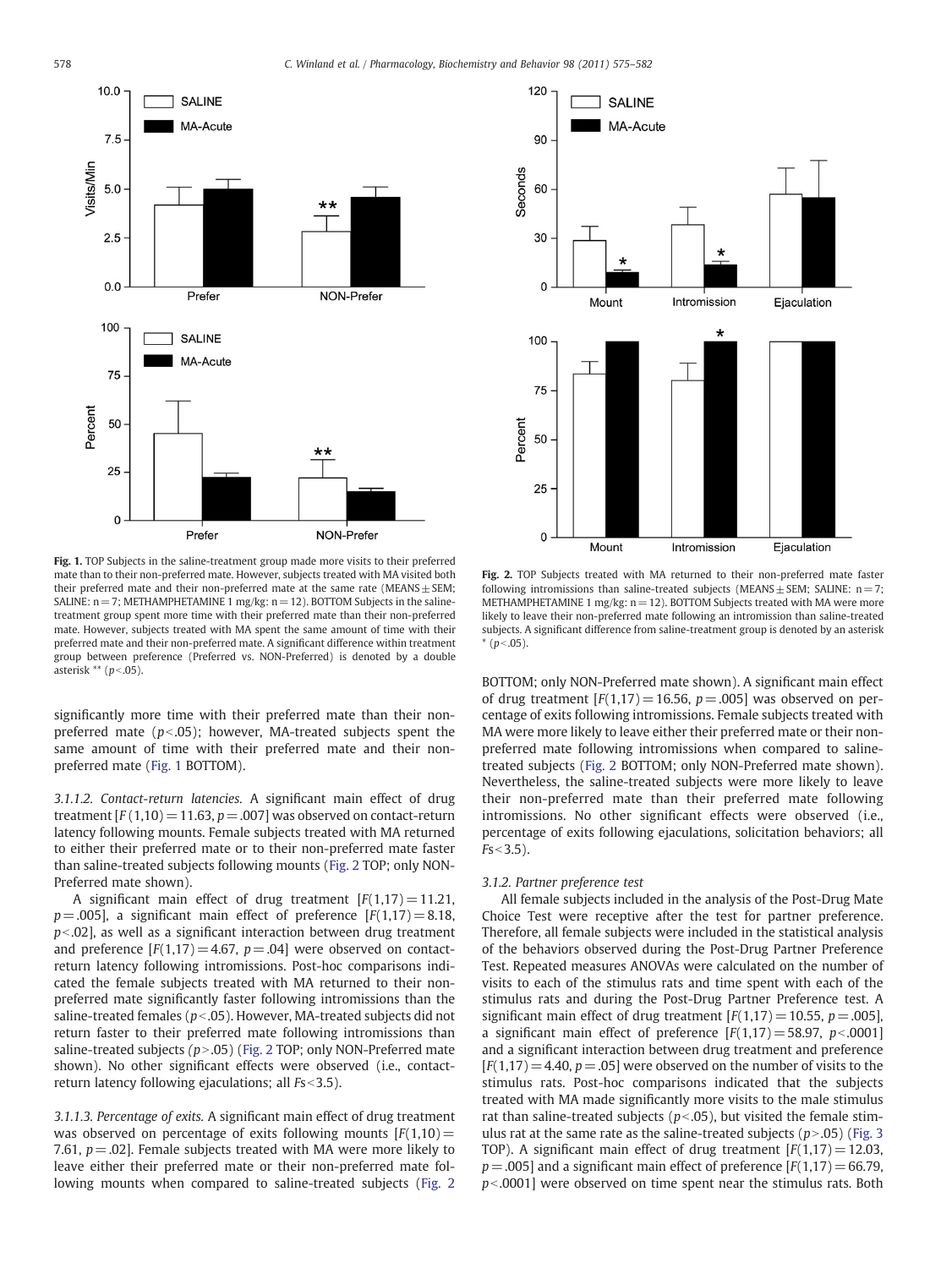<span id="page-4-0"></span>

Fig. 3. TOP Subjects in both groups made more visits to the male stimulus rat than to the female. However, subjects treated with MA made more visits to the male stimulus rat than saline-treated subjects (MEANS + SEM; SALINE:  $n=7$ ; METHAMPHETAMINE 1 mg/kg:  $n = 12$ ). BOTTOM Subjects in both groups spent more time near the male stimulus rat than near the female. However, subjects treated with MA spent less time near the female stimulus rat than the saline-treated subjects. A significant difference from saline group is denoted by an asterisk  $*(p<0.05)$ . A significant difference within treatment group between preference (male vs. female) is denoted by a double asterisk \*\*  $(p<.05)$ .

groups of subjects spent more time near the male stimulus than the female stimulus; however, subjects treated with MA spent significantly less time in the vicinity of either stimulus rat than salinetreated rats (Fig. 3 BOTTOM). Furthermore, MA-treated subjects spent significantly less time near the female stimulus rat than the salinetreated subjects ( $p$ <.05).

# 3.1.3. Open field test

During the open field test, there was a significant main effect of drug treatment on total line crossings  $[t(17)=5.38 p=.03]$ . (MEANS  $\pm$  SEM of the number of line crossings in 10 min; saline:  $199.33 \pm 16.20$ ; MA:  $401.2 \pm 36.82$ ).

# 3.2. Experiment 2: chronic methamphetamine and female sexual behavior

# 3.2.1. Mate choice test

3.2.1.1. Visits and time. All mating behaviors (e.g., contact-return latencies, percentage of exits, and time spent with mates) observed during the Baseline Mate Choice Test were used to assign female subjects to two matched groups (saline and MA). Because both groups were matched and no significant differences were found between subjects assigned to the saline-treatment group and subjects assigned to the MA-treatment group, the baseline data are not shown.

Repeated measures ANOVAs were calculated on all mating behaviors observed during the Post-Drug Mate Choice Test, using drug treatment (saline or MA) as the between-subjects factor and preference (preferred vs. non-preferred mate) as the repeated measures factor. Two female subjects (one from each treatment group) were not receptive  $(10=0)$ on the Post-Drug Mate Choice Test and therefore their data were not included in any statistical analyses, leaving 31 subjects for data analysis (saline group:  $n=15$ ; MA group:  $n=16$ ). A significant main effect of drug treatment  $[F(1,29) = 8.27, p = .007]$  and a significant main effect of preference  $[F(1,29)=16.31, p<0.001]$  were observed on the number of visits to the stimulus rats. Both groups of subjects made more visits to their preferred mate than to their non-preferred mate (Fig. 4 TOP). However, MA-treated subjects made more visits to both their preferred mate and their non-preferred mate when compared to the saline-treated subjects. A significant main effect of preference  $[F(1,17)]=18.71$ ,  $p$ <.0001] was observed on time spent with the stimulus rats, indicating that both groups of subjects spent more time with their preferred mate than their non-preferred mate (Fig. 4 BOTTOM). A significant main effect of drug treatment  $[F(1,29)=11.49, p=.005]$  and a significant main effect of preference  $[F(1,29)=13.62, p=.005]$  were observed on solicitation behaviors displayed near the stimulus rats. Both groups of subjects displayed more solicitation behaviors near their preferred mate. However, when compared to saline-treated subjects, MAtreated subjects displayed significantly less solicitation behaviors toward either their preferred or non-preferred mate (MEAN $\pm$ SEM number of solicitation behaviors per min; Saline: Preferred  $.83 \pm .14$ and NON-Preferred .33 $\pm$  .09; MA: Preferred .33 $\pm$  .11 and NON-Preferred  $.09 \pm .04$ ).

3.2.1.2. Contact-return latencies. A significant main effect of drug treatment  $[F(1,25) = 7.15, p = .03]$  and a significant main effect of preference  $[F(1,25) = 4.33, p = .04]$  were observed on contact-return latency following intromissions. Both groups of subjects returned to their preferred mate faster than their non-preferred mate. However, when compared to saline-treated subjects, MA-treated subjects



Fig. 4. TOP Subjects in both groups made more visits to their preferred mate than to their non-preferred mate. However, subjects treated with MA made more visits to both stimulus rats (MEANS  $\pm$  SEM; SALINE: n = 15; METHAMPHETAMINE 1 mg/kg  $\times$  3 doses: n= 16). BOTTOM Subjects in both groups spent more time with their preferred mate than their non-preferred mate. However, subjects treated with MA spent less time with either stimulus rat. A significant difference within treatment group between preference is denoted by a double asterisk \*\*  $(p<.05)$ .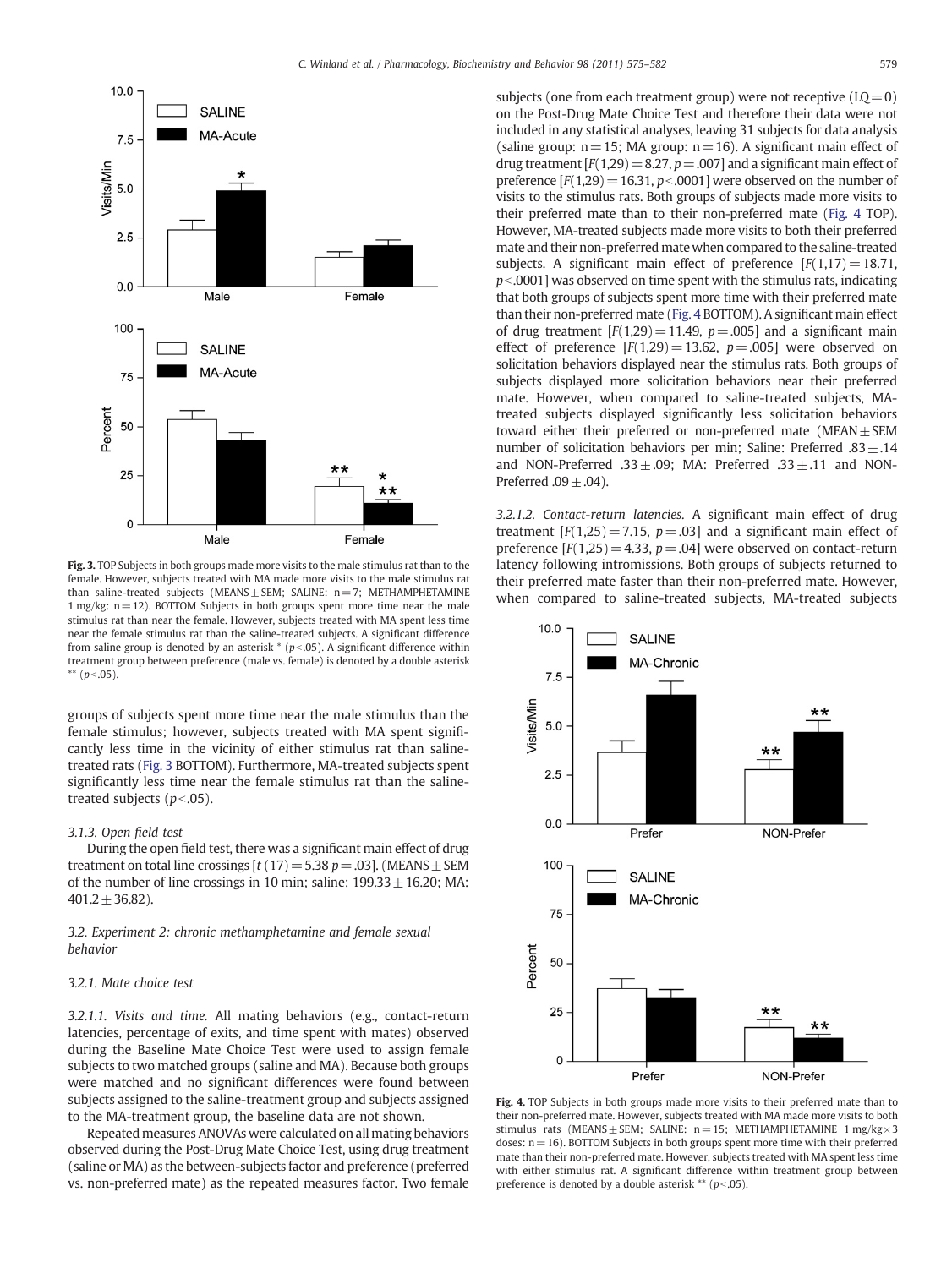returned to either their preferred or non-preferred mate faster following intromissions (Fig. 5 TOP; only NON-Preferred mate shown;  $p > .05$ ). A significant main effect of drug treatment  $[F(1,19) = 7.08$ ,  $p = .03$ ] was also observed on contact-return latency following ejaculations, indicating that MA-treated subjects returned to either their preferred or non-preferred mate following ejaculations faster than saline-treated subjects (Fig. 5 TOP; only NON-Preferred mate shown).

3.2.1.3. Percentage of exits. A significant main effect of drug treatment  $[F(1,28) = 9.15, p = .005]$  was observed on percentage of exits following intromissions. Female subjects treated with MA were more likely to leave either their preferred mate or their non-preferred mate than saline-treated subjects following intromissions (Fig. 5 BOTTOM). No other significant effects were observed (e.g., contact-return latency following mounts, percentage of exits following ejaculations; all  $Fs<4.3$ ).

#### 3.2.2. Partner preference test

Four female subjects (saline group:  $n = 2$ ; MA group:  $n = 2$ ) were not sexually receptive after the Post-Drug Partner Preference Test  $(LO = 0)$  and, therefore, were excluded from all statistical analyses. The two rats that were not receptive during the Post-Drug Mate Choice Test were not tested. Seven female subjects (saline group:  $n= 2$ ; MA group:  $n= 5$ ) died after the Post-Drug Mate Choice Test and therefore were not tested in the partner preference test. This leaves the data from 20 female subjects (saline group:  $n=9$ ; MA group:  $n = 11$ ) available for analysis from the Post-Drug Partner Preference Test. Repeated measures ANOVAs were calculated on the number of visits to each of the stimulus rats and time spent with each of the stimulus rats during the Post-Drug Partner Preference Test. A



Fig. 5. TOP Subjects treated with MA returned to their non-preferred mate faster following an ejaculation than saline-treated subjects (MEANS + SEM; SALINE;  $n = 15$ ; METHAMPHETAMINE 1 mg/kg  $\times$  3 doses: n = 16). BOTTOM Subjects treated with MA were more likely to leave their non-preferred mate following a mount or an intromission than saline-treated subjects. A significant difference from saline-treated group is denoted by an asterisk  $*(p<.05)$ .

significant main effect of preference  $[F(1,18) = 4.80, p = .04]$  was observed on the number of visits to the stimulus rats. Both groups of subjects made more visits to the male stimulus than to the female stimulus. However, MA-treated subjects made slightly more visits to both stimulus rats, when compared to saline-treated subjects (Fig. 6 TOP). A significant main effect of drug treatment  $[F(1,18) = 5.85,$  $p = .04$ ] and a significant main effect of preference [ $F(1,18) = 4.90$ ,  $p = .04$ ] were observed on time spent near the stimulus rats. Post-hoc comparisons indicated that saline-treated subjects spent significantly more time with the male stimulus than the female stimulus ( $p$ <.05); however, subjects treated with MA spent a similar amount of time with both stimulus rats (Fig. 6 BOTTOM).

# 3.2.3. Open field test

During the open field test, there was a significant main effect of drug treatment on total line crossings  $[F(1, 18) = 3.03 \, p = .04]$ (MEANS $\pm$  SEM of the number of line crossings in 10 min; saline:  $255.13 \pm 16.92$ ; MA:  $432.5 \pm 46.1$ ).

# 4. Discussion

The results of the present study indicate that during a mate choice test, female rats treated acutely with a low dose of MA returned to their non-preferred mate faster following mounts and intromissions than female rats treated with saline. In contrast to saline-treated subjects, who made more visits to their preferred mate, acute MAtreated subjects visited their preferred mate and their non-preferred mate at the same rate. Finally, subjects in the acute MA-treatment



Fig. 6. TOP Subjects in both groups made more visits to the male stimulus rat. However, subjects treated with MA made more visits to both stimulus rats than saline-treated subjects (MEANS  $\pm$  SEM; SALINE: n = 9; METHAMPHETAMINE 1 mg/kg × 3 doses:  $n = 11$ ). BOTTOM Subjects treated with saline spent more time near the male stimulus rat than near the female. However, subjects treated with MA spent the same amount of time near both stimulus rats. A significant difference from saline group is denoted by an asterisk  $*(p<.05)$ . A significant difference within treatment group between preference (male vs. female) is denoted by a double asterisk  $** (p<0.05)$ .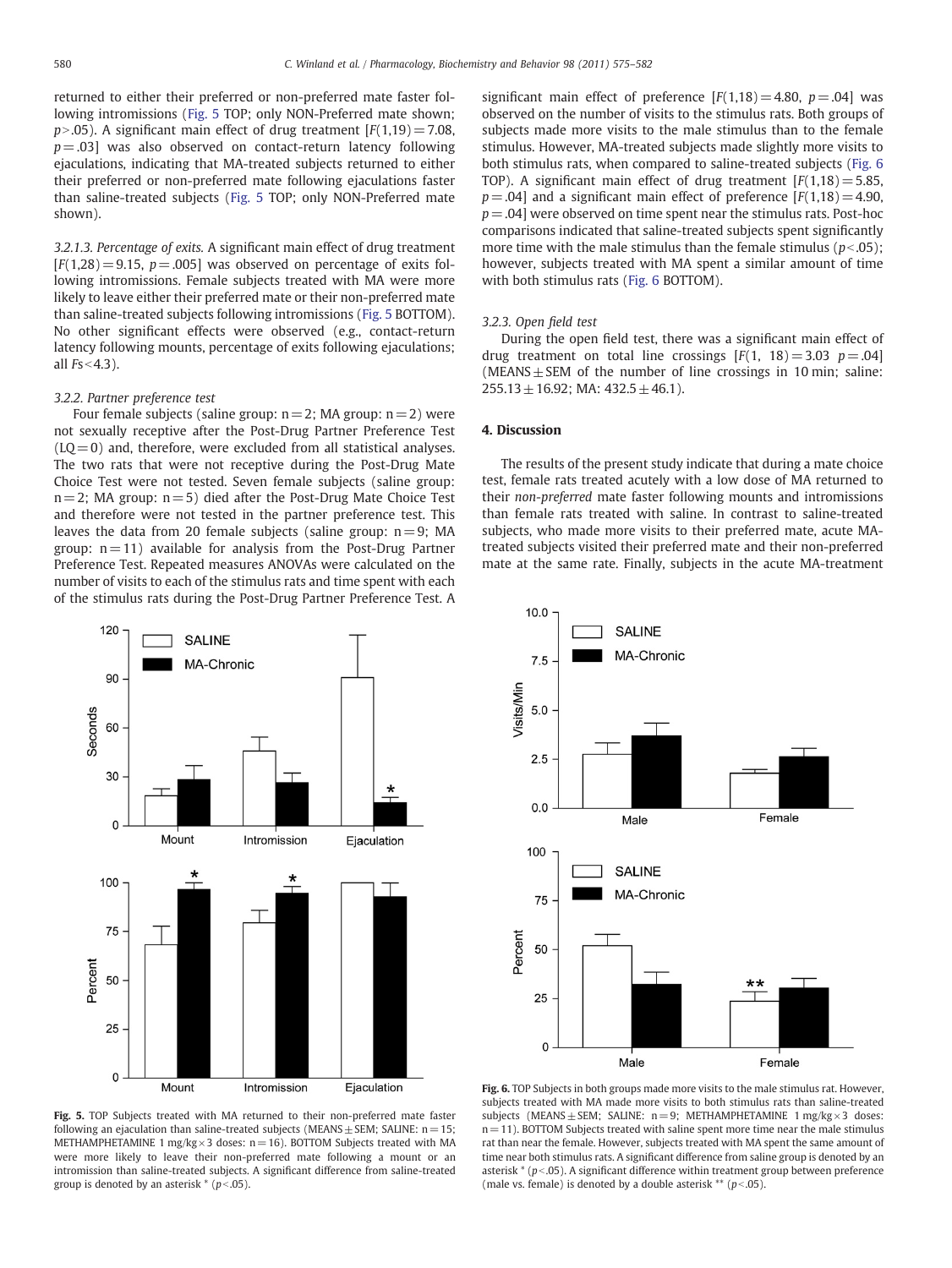group were more likely to leave either their preferred mate or their non-preferred mate following mounts and intromissions than subjects in the saline-treatment group. These results indicate that female rats given MA acutely do not discriminate between their preferred mate and their non-preferred mate with the same sensitivity as female rats given saline.

Previous studies of sexual behavior in female rats led Erskine to hypothesize that contact-return latency reflects female sexual motivation and that shorter latencies indicate an enhanced drive to engage in sexual contact [\(Erskine, 1989\)](#page-7-0). Recent research provides support for Erskine's idea. When female rats are given the opportunity to control a mating encounter with multiple male rats simultaneously, they display a distinct preference for one male over others, spending more time with one of the male rats ([Ferreira-Nuño et al., 2005, 2010; Lovell](#page-7-0) [et al., 2007; Zewail-Foote et al., 2009\)](#page-7-0). Furthermore, female rats return to their preferred mate (i.e., the male with whom they spend more time) faster than they return to their non-preferred mate after receiving sexual stimulation ([Lovell et al., 2007; Zewail-Foote et al.,](#page-7-0) [2009\)](#page-7-0). Given these observations, it is likely that the shorter contactreturn latency after sexual stimulations in the acute MA-treated subjects reflects enhanced sexual drive to engage in sexual contact. Nevertheless, acute MA treatment may be capable of differentially enhancing the rewarding properties of some sexual stimulation (e.g., intromissions) and not others (e.g., ejaculations).

To confirm that the failure to discriminate between the preferred mate and the non-preferred mate is not a disruption of female sexual motivation caused by acute MA administration, female subjects were tested for partner preference when one stimulus rat was a sexual partner (e.g., a sexually vigorous male) and one was not (e.g., a female). Acute MA-treated subjects spent about the same time near the male stimulus as saline-treated subjects. However acute MAtreated subjects spent significantly less time near the female stimulus when compared to the saline-treated subjects. Furthermore, acute MA-treated subjects visited the male stimulus rat more frequently than saline-treated subjects, but visited the female stimulus rat at the same rate as saline-treated subjects. Therefore, the acute MA-treated subjects displayed enhanced discrimination between a sexual partner and a non-sexual partner during the partner preference test.

The psychomotor stimulant properties of MA make it difficult to tease apart the effects of acute MA administration on sexual behavior from the effects on locomotor behavior. Because acute MA treatment increased open-field activity, it is clear that MA has stimulant properties at the dose regimen used in the present study. However, if acute MA administration had any specific effects on sexual behavior (above what is an artifact of enhanced locomotion) only a subset of sexual behaviors would be affected. In contrast, if the locomotor stimulating effects of acute MA prevented the animals from inhibiting behavior, than all sexual behaviors would be affected equally by MA. For example, if all of the effects of acute MA administration were due to the stimulant properties of MA, then the latency to return to the preferred mate after all sexual stimulations (i.e., mounts, intromissions and ejaculations) would be shorter in the MA-treatment group than in the saline-treatment group. In addition, the latency to return to the non-preferred mate following ejaculations would also be shorter in the MA-treatment group than in the saline-treatment group.

However, the results of the present study demonstrated that acute MA treatment only affected some measures of sexual behavior. For example, acute MA administration only shortened latency to return to the non-preferred mate following mounts and intromissions (not following ejaculations), suggesting that the effects of MA are specific. Females treated with acute MA still displayed the characteristic "stairstep" response to increasing levels of sexual stimulation (mounts< intromissions<ejaculations) for contact-return latencies with the preferred mate. Because females treated with acute MA spent more time with a male stimulus than a female stimulus suggests they are capable of controlling and directing their behavior despite enhanced locomotion. Finally, females treated acutely with MA made more visits to the male stimulus than females treated with saline. However, females treated acutely with MA did NOT make more visits to the female stimulus than females treated with saline during the partner preference test. Therefore, the effects of acute MA on sexual behavior may be due to enhanced sexual motivation, and not entirely due to increases in uncontrolled locomotion.

Although an increased likelihood of leaving a male after sexual stimulation could indicate enhanced aversive motivation ([Guarraci](#page-7-0) [and Clark, 2006\)](#page-7-0), it could also indicate enhanced locomotion. Because all stimulations delivered by preferred and non-preferred mates were affected, we cannot conclude that the effect of acute MA on percentage of exits reflects alterations in sexual motivation. The effects of acute MA on percentage of exits were not specific to a particular response (i.e., to a type of mate or to a type of sexual stimulation); therefore, these effects could be artifacts of increases in locomotor behavior or alterations in sensitivity to sexual stimulation in general.

The effects of chronic MA treatment were less specific than the effects of acute MA treatment. Unlike females treated acutely with MA, females treated chronically with MA visited both their preferred mate and their non-preferred mate more than females treated with saline. Female rats in the chronic MA-treatment group returned faster following intromissions than females in the saline-treatment group independent of preference (returning faster to both their preferred mate and their non-preferred mate than the saline-treatment group). Finally, female rats treated chronically with MA were also more likely to leave following intromission independent of preference. Therefore, the effects of chronic MA are more general and less specific than the effects of acute MA.

Chronic treatment with MA also had more robust and less specific effects on partner preference than acute treatment with MA. Females treated chronically with MA did not display a preference for the male stimulus rat over the female stimulus rat. Specifically, females receiving chronic MA treatment spent a similar amount of time with both stimulus rats and visited both of the stimulus rats at the same rate. These results indicate that the effects of chronic exposure to MA on sexual behavior may be more sensitive to enhanced locomotor behavior than the effects of acute exposure.

Although the most recent work by [Holder and Mong \(2010\)](#page-7-0) tested the effects of MA in a paradigm that is very similar to the mate choice test used in the current study, there are a number of differences between the two studies in terms of methodologies. Nevertheless, the results are consistent and complementary. [Holder and Mong \(2010\)](#page-7-0) tested chronic exposure of MA on paced-mating behavior with one male rat, whereas the current study investigated acute and chronic MA treatment when female rats had the opportunity to control sexual contact with two male rats simultaneously. In addition to a different strain of rats (Sprague–Dawley), [Holder and Mong \(2010\)](#page-7-0) used a higher dose of MA (5.0 mg/kg). Furthermore, we tested the effects of MA in the partner preference test. Finally, they observed mating behavior 4 h after the final MA injection, whereas we observed mating behavior 20 min after the final MA injection. As a consequence of this difference in pre-injection time, MA-treated subjects displayed less locomotor behavior in the study by [Holder and Mong \(2010\)](#page-7-0). Despite these methodological differences, they reported similar results. Specifically, they also found that MA-treated subjects took less time to return to a male rat following intromissions. In contrast to the present study, they found that MA-treated subjects were less likely to leave a male rat following intromissions and displayed more solicitation behaviors. Although more solicitation behaviors were observed when saline-treated subjects were interacting with their preferred mate than when they were interacting with the nonpreferred mate, MA treatment actually decreased solicitation behavior in the current study. One possible explanation for these inconsistencies between studies is that solicitation behaviors, in particular hops and ear wiggling, do not typically occur while the female is